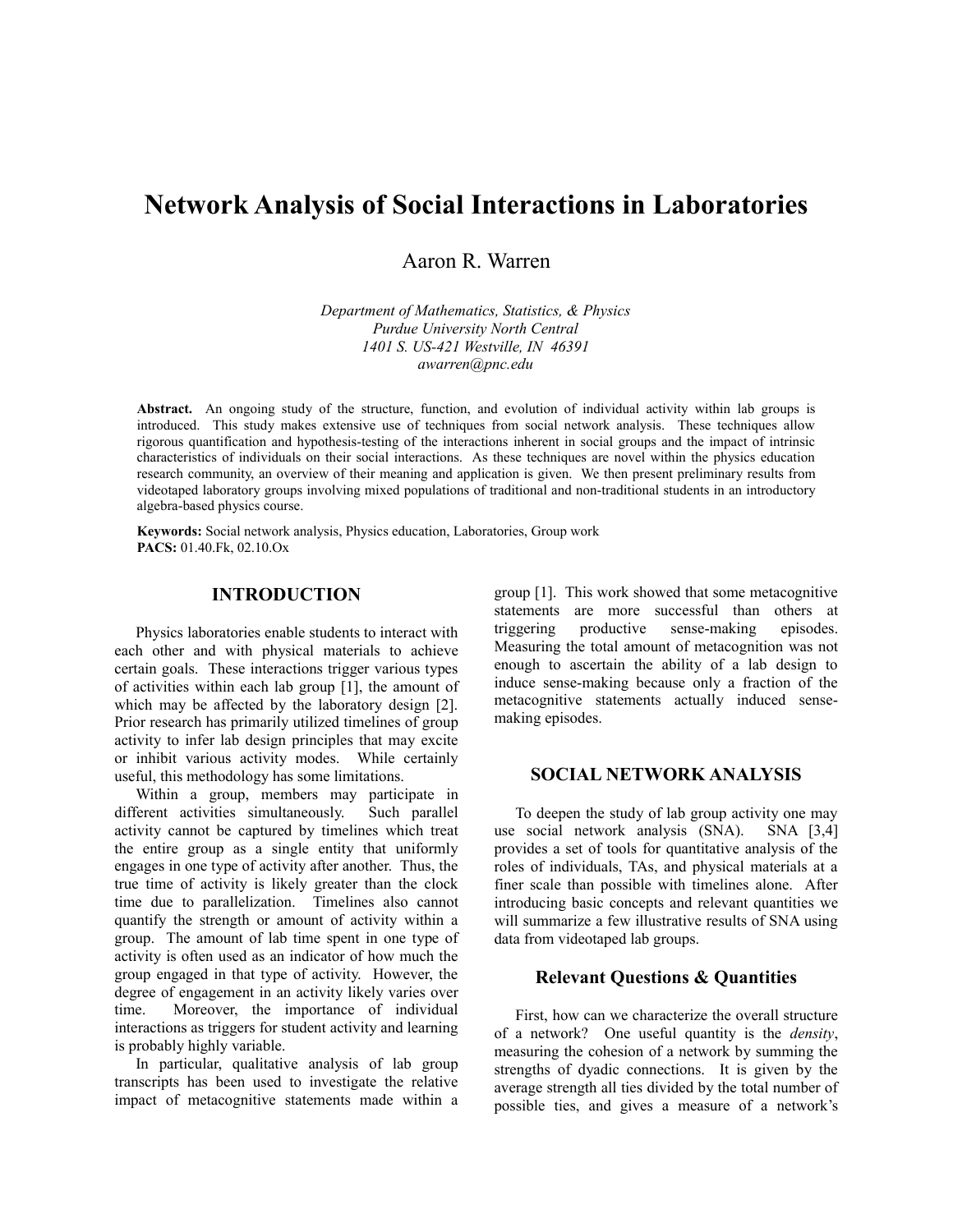general activity level. Another is the *clustering coefficient*, using the density for each node's local neighborhood to assess how tightly knit the network is.

Second, how can we characterize the importance of an individual within a network? To do this, one examines the centrality of a node. One appropriate measure of centrality for our data is *flow betweeness*. This assesses how much of the information flow between pairs of nodes was facilitated by a particular node. Another is the *Taylor influence measure*, computing the strength of a node's connectivity to other nodes by summing over all connecting paths and attenuating the strengths as path length increases.

Third, how can we characterize the degree of similarity between two or more networks? The *dyadic quadratic assignment procedure (QAP) correlation* tests whether the ties between nodes in one network are correlated to the ties between nodes in another network. This is also extended to an equivalent of standard linear regression, called *QAP regression,* to test the dependence of one network on several others. These procedures can therefore be used to test whether a lab group maintains a consistent relational structure when engaged in different modes of activity (e.g., sense-making or writing), whether their pattern of activity is consistent from lab to lab, and whether two different lab groups have similar patterns of activity.

Fourth, how can we characterize the degree of equivalence between different individuals within a network? *Structural equivalence*, *automorphic equivalence*, and *regular equivalence* each examine whether two nodes have similar patterns of connections to their local neighborhood. These measures differ by exactly how they define equivalence, with structural using the strictest definition and regular using the least. Nodal equivalence relations enable categorization of students and subsequent testing for causes and effects of such similarities.

Standard inferential statistical methods typically cannot be used for testing network structures because the individuals and ties are not independent of one another. Statistical tests can be adapted, though, via a boot-strapping method using random variations of the network to obtain more correct estimates of standard errors and significances. Thus one may use bootstrapping versions of T-test, ANOVA, and regression just as one would for more typical data. All the quantities and tests described in this section are performed by the UCINet 6 software package [5].

## **STUDY DESIGN & RESULTS**

Two lab groups with three (Group A) and four (Group B) students in an introductory algebra-based physics course were randomly chosen and videotaped for one laboratory. The students are quite varied, with four males and three females, ages ranging from 18 to 41 (average of 27), and a mixture of engineering majors (three) and life-science majors (four).

### **Data Formatting**

The videos were used to create transcripts by coding each verbal and physical action by each group member, including the time the action began and ended. Our transcription uses the following coding scheme [2]; Sense-Making (SM), Writing (W), Procedure (P), TA help (TA), Off-Task (Off). Each sense-making action is then sub-coded depending on whether the action focused on the Design (SMD), Mathematical Model (SMM), Assumptions (SMA), or Uncertainties (SMU). The TA and physical materials are included as actors in the transcript. Transcripts are subjected to an inter-rater reliability check and revised as necessary. Agreement with one reviewer for the data presented here was 87% before discussion.

From this transcript various adjacency matrices are constructed. Directed actions, such as when group member *i* asks a question to group member *j*, are placed in the *ij* position of the matrix. Undirected actions, such as when group member *i* announces the result of a measurement to no one in particular, are placed in the *ii* position. The value placed in the cell may count the number of particular instances of an activity type and direction, producing a Count Adjacency Matrix (CAM), or may count the amount of time spent, giving a Time Adjacency Matrix (TAM). In general, we will have a CAM and a TAM for each category of activity. For example, we may have a TAM for sense-making actions only and another TAM for procedural actions only. Each adjacency matrix produces a distinct network of relations among the lab group members, TAs, and physical materials. For purposes of coding, we consider all physical materials to be one, instead of distinguishing between specific materials. It is important to remember that the methods here only operate at the level of external activity. Without evidence, such as from fMRI studies, they have no clear implication for internal cognitive activity.

Instead of coding the number or time of actions involving the actors, an alternative format is to code the number of transitions from one activity mode to another by actors within a group. Instances where activity *i* leads to activity *j* for any node are recorded in the *ij* position. This produces what we call an Activity Adjacency Matrix (AAM). Using the techniques discussed above this approach allows one to identify which activity types are most strongly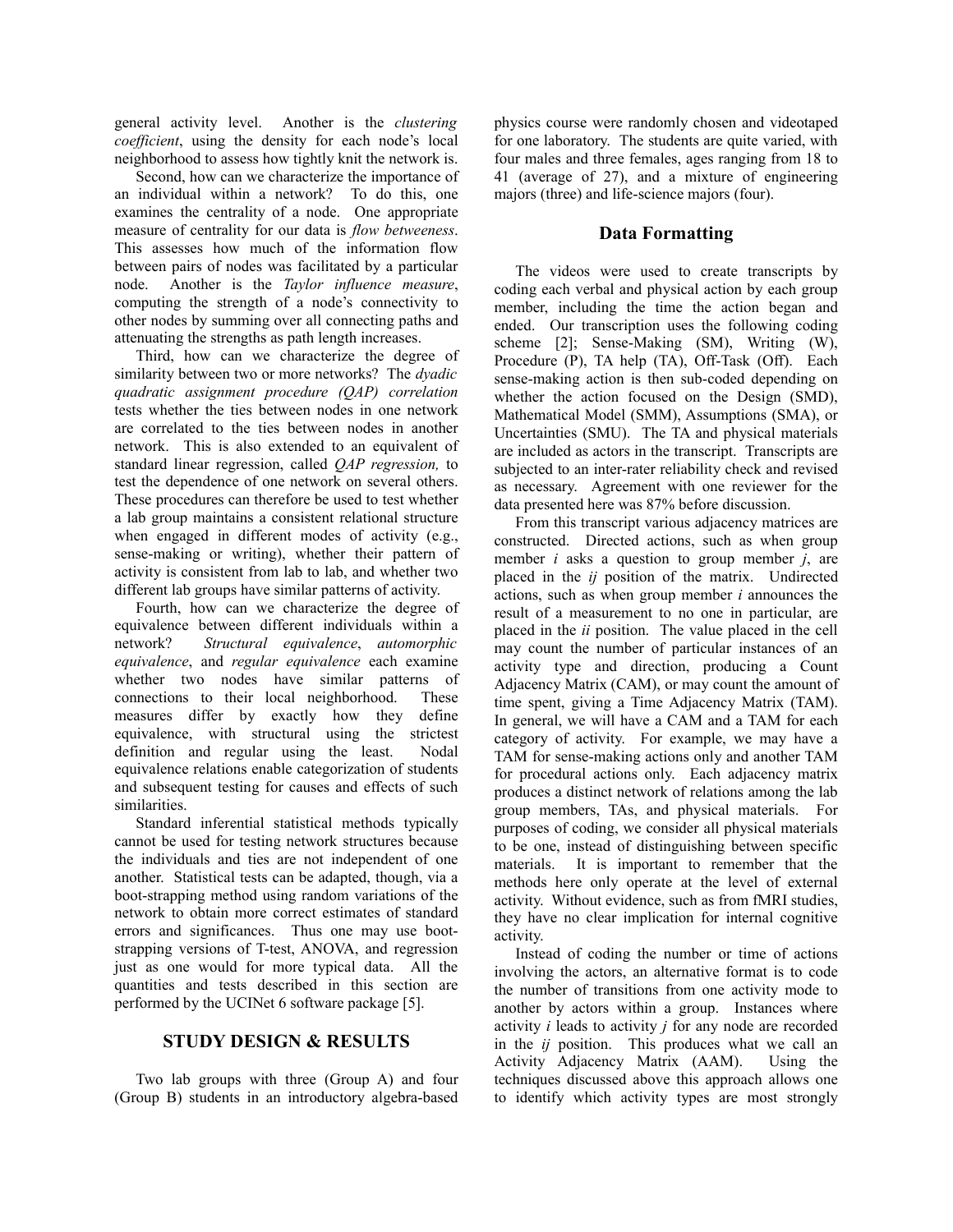associated, how much one mode of activity facilitates the triggering of other modes, etc.

## **Data Visualization**

Once the various CAM, TAM and AAM are established, they are graphically represented. A few examples are shown in Figures 1 thru 4 using the spring-KK embedding. The symbolism of the nodes and ties may be changed to illustrate different intrinsic and relational quantities. What is shown here is only a small hint at the range of representational possibilities.



**FIGURE 1.** 2-Mode rendering of Group A sense-making TAM, tie size indicating relative strength. Each actor has two nodes in this representation, their in-node (black) and their out-node (grey), as indicated by the arrows. Notice the uniformly strong ties from student 1's out-node, while student 2 directs nearly all verbal sense-making activity at student 1. Student 3 makes relatively few sense-making verbalizations.



**FIGURE 2.** 2-Mode rendering of Group B sense-making TAM. In-nodes are black, out-nodes are grey. Student 4 is isolated, so is not included in the network. Students 1 and 2 perform the vast majority of sense-making activity, with much of it being non-directed verbalizations by student 2 (indicated by strong tie between student 2's in and out nodes).



**FIGURE 3.** Rendering of Group A AAM, without reflexive ties. SMM is the strongest associate of W, while W and SMD are the strongest associates for P. SMA is primarily associated to W.



**FIGURE 4.** Rendering of Group B AAM. There is a relatively stronger relation between W and P, stronger relations with SMU, and weaker relations with SMM as compared to Figure 3. SMA is again primarily related to W.

## **Results**

The purpose of the results presented here is primarily to illustrate the types of conclusions that can be reached with network analysis. More detailed results must wait for the completion of an ongoing study, as discussed below. The results reported here all have very weak external validity due to the small sample size and particular context of the laboratories.

*Overall Structures:* The densities for Group A & Group B's summed TAMs when confined only to ties between students are  $356.8 \pm 142.1$  seconds and  $56.4 \pm$ 74.2 seconds, respectively. A Mann-Whitney U test indicates these are significantly different ( $U_A = 2$ ,  $z =$ 3.14,  $p = .001$ ). This indicates that, on average, any two students of Group A spent more time physically and verbally interacting than did any two students of Group B. Although Group B spent more clock time in